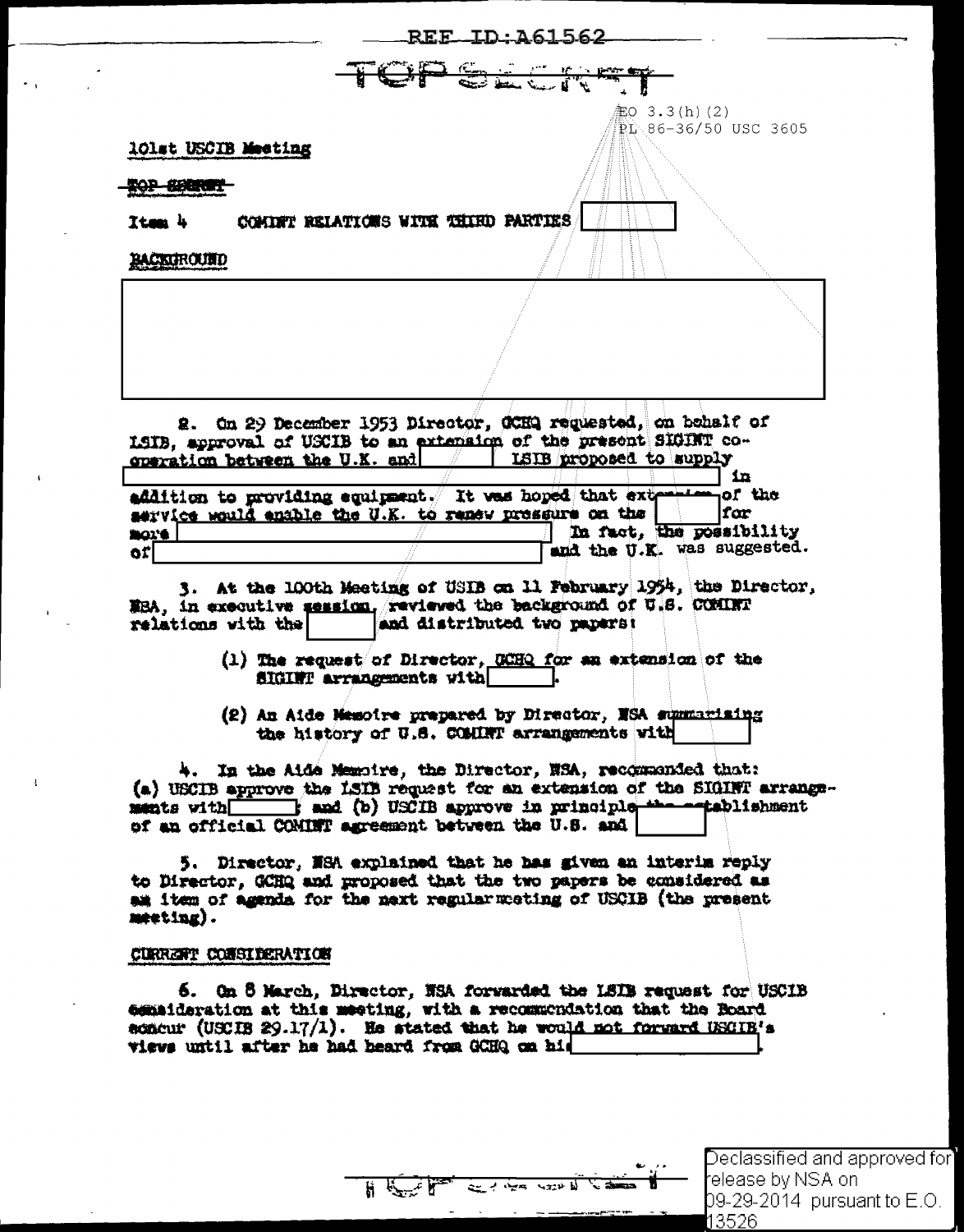EO  $3.3(h)$  (2)

PL 86-36/50 USC 3605

## TOP BECKET

7. The Agenda also includes the tentative Minutes of the Executive Session of the 100th Meeting. This Agency has already submitted certain modifications to these Minutes.

|                      | It has just been learned from SUSIO that the GORD regnonse to<br>OGA    |
|----------------------|-------------------------------------------------------------------------|
| our                  | has been complicated by a                                               |
| approach to the RAF. |                                                                         |
|                      | The matter is further                                                   |
|                      | complicated, according to SUSID. by the fact that GCHQ has had no reply |
| from us on their     | It appears that a firm GCHQ reaction                                    |
| to our               | Will be delayed until USCIB's views on the                              |
|                      | are received in London.                                                 |

9. It has not been possible to determine unofficially the reaction of other Board members to the Director's recommendations (set forth in the Aide Memoire) with respect to obtaining USCIB approval in principle to a U.S. - COMINT agreement. As a consequence, it is not reasible to recommend a course of action on this facet/of the problem. It is doubtful that any decision will be reached at this meeting.

| 10. It is considered highly desirable, however, for the Board to<br>consider the LSIB request (USCIB 29.17/1) on its own merits. The arrange- |  |      |
|-----------------------------------------------------------------------------------------------------------------------------------------------|--|------|
| ment proposed by the British would be comparable to the service which we                                                                      |  |      |
| have proposed to furnish the $\vert$ if london approves. It would                                                                             |  |      |
| seem to be in the best interests of the U.S. - U.K. effort to reach                                                                           |  |      |
| mutual agreement on an!                                                                                                                       |  |      |
| as well as with (Although it was planned not to forward USCIB's                                                                               |  |      |
| decision until after the British views on our                                                                                                 |  | vera |
| received, such a course of action is no/longer feasible. USCIB's decision                                                                     |  |      |
| (assuming it is favorable) will have to be transmitted to LSIB promptly                                                                       |  |      |
| in an effort to obtain favorable consideration for our                                                                                        |  |      |

## RECOMMENDATION

11. It is recommended that the Board first consider the ISIB request on its own merits. After a decision has been reached on this item, it is recommended that the members be encouraged to express their views on the proposals for a U.S. -COMINT agreement.